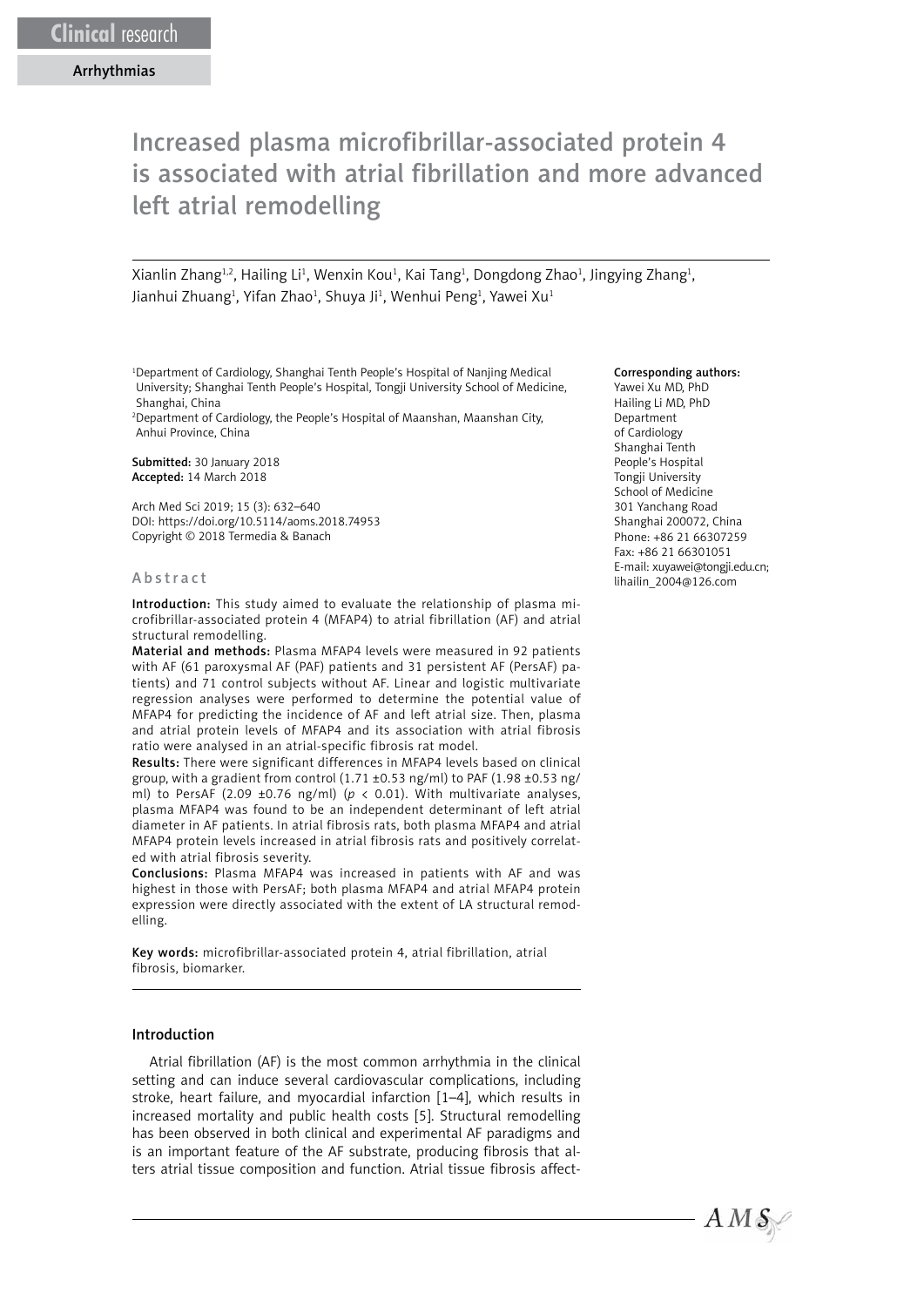ing the left atrium is a major determinant of the progression of AF [6]; thus, a more extensively remodelled atrium represents the substrate needed for the arrhythmia to persist. A clear correlation has been shown between AF and the degree of atrial fibrosis in post-mortem histological analysis [7]. Atrial fibrosis is also a major determinant for the success of rhythm control strategies in AF, including catheter ablation, one of the most efficacious methods of treating patients with AF [8]. Data on circulating fibrosis markers and AF are limited; however, markers of collagen turnover are associated with the type and duration of AF and as well as with postsurgical AF and AF recurrence after ablation [9].

Microfibrillar-associated protein 4 (MFAP4) is a matricellular protein belonging to the fibrinogen-related protein superfamily. This family also includes ficolins, fibroleukin, fibrinogen C domain containing 1 (FIBCD1), angiopoietins, and tenascins, which play multifaceted roles in innate immunity, the development of the cardiovascular system, and the normal functioning of the endothelium [10, 11]. MFAP4 has been reported to participate in elastic fibre formation [10, 12]. Although little is known about its molecular function, the relevance of MFAP4 is well-established in diseases associated with remodelling of the extracellular matrix (ECM), such as vascular stenosis [11], aortic aneurysms [13, 14], pulmonary hypertension [15], and hepatic fibrosis [16]. A previous study reported that MFAP4 mRNA was more highly expressed in the heart than in other elastic tissues [17], indicating that MFAP4 might play an important role in the process of cardiac fibrosis. It is also reported that serum MFAP4 varies in groups of patients with different coronary atherosclerotic disease [17]. However, the relationship between MFAP4 and the development of AF has not been studied. In this study we hypothesised that MFAP4 might reflect disease severity in patients with AF, with the plasma level reflecting the extent of left atrial structural remodelling. In a patient cohort with paroxysmal and persistent AF, and an atrial-specific fibrosis rat model, we aimed to evaluate the association of plasma MFAP4 with AF and atrial structural remodelling.

#### Material and methods

#### Study population

In this study, 92 symptomatic AF patients (61 paroxysmal AF (PAF) and 31 persistent AF (PersAF)) and 71 control subjects hospitalised at the Department of Cardiology, Shanghai Tenth People's Hospital (China) from March to October 2016. Clinical classification of AF was based on expert consensus statements. All subjects with ischaemic heart disease, structural heart disease (including moderate-severe valvular disease, hypertrophic or dilated cardiomyopathy, and congenital heart disease), uncontrolled thyroid or parathyroid disease, chronic liver, kidney, or lung disease, systemic or local inflammatory or infectious disease, contraindication for anticoagulation, pregnancy, and malignancy were excluded from the study. The 71 control individuals had no history of AF or other significant supraventricular or ventricular arrhythmias, or of taking antiarrhythmic medication. Risk scores for stroke were evaluated by CHADS2 score (one point each for history of HF, hypertension, age  $\geq$  75 years, diabetes, two points for history of stroke, or transient ischaemic attack) [18] and CHA2DS2-VASc score (one point each for history of HF, hypertension, age 65 to 74 years, diabetes, vascular disease, female sex, and two points each for age  $\geq$  75 years, stroke, or transient ischaemic attack) [19]. Written, informed consent was obtained from all subjects before their participation in the study. The study protocol was approved by the Shanghai Tenth Hospital Ethics Committee.

# Laboratory tests, electrocardiogram (ECG), and transthoracic echocardiogram (TTE)

A comprehensive clinical assessment was performed, which included in-office blood pressure measurements, anthropometric measurements, and a TTE for assessment of left ventricular (LV) diastolic function and of myocardial deformation through two-dimensional speckle tracking echocardiography (2D-STE) (Vivid E9, GE Vingmed Ultrasound AS, Norway). Vascular disease was identified through a previously established diagnosis of coronary artery disease, peripheral artery disease, carotid disease, renal artery disease, or aortic atheroma. Standard 12-lead ECG and echocardiography were performed in all subjects. In all groups, venous blood samples were drawn in tubes with ethylenediaminetetraacetic acid (EDTA) and centrifuged at 1000×g for 10 min. Plasma was stored in a –80°C ultra-low-temperature refrigerator until biochemical analysis. As described previously [17], plasma MFAP4 levels were quantified using commercially available specific enzyme-linked immunosorbent assays (ELISAs) according to the manufacturer's protocol (Abbexa, abx252747, Cambridge, UK). The sensitivity of the MFAP4 ELISA was 0.188 ng/ml, whereas the degree of precision of the ELISA system in terms of coefficient of variance (per cent) of intra-assay was between 1.38% and 1.84%, and that of inter-assays was between 4.9% and 9.3%. Spike recovery and linearity were in the range 97.7–100.8% and 100– 109%, respectively. White blood cell count (WBC), C-reactive protein (CRP), N-terminal pro-brain natriuretic peptide (NT-proBNP), cardiac troponin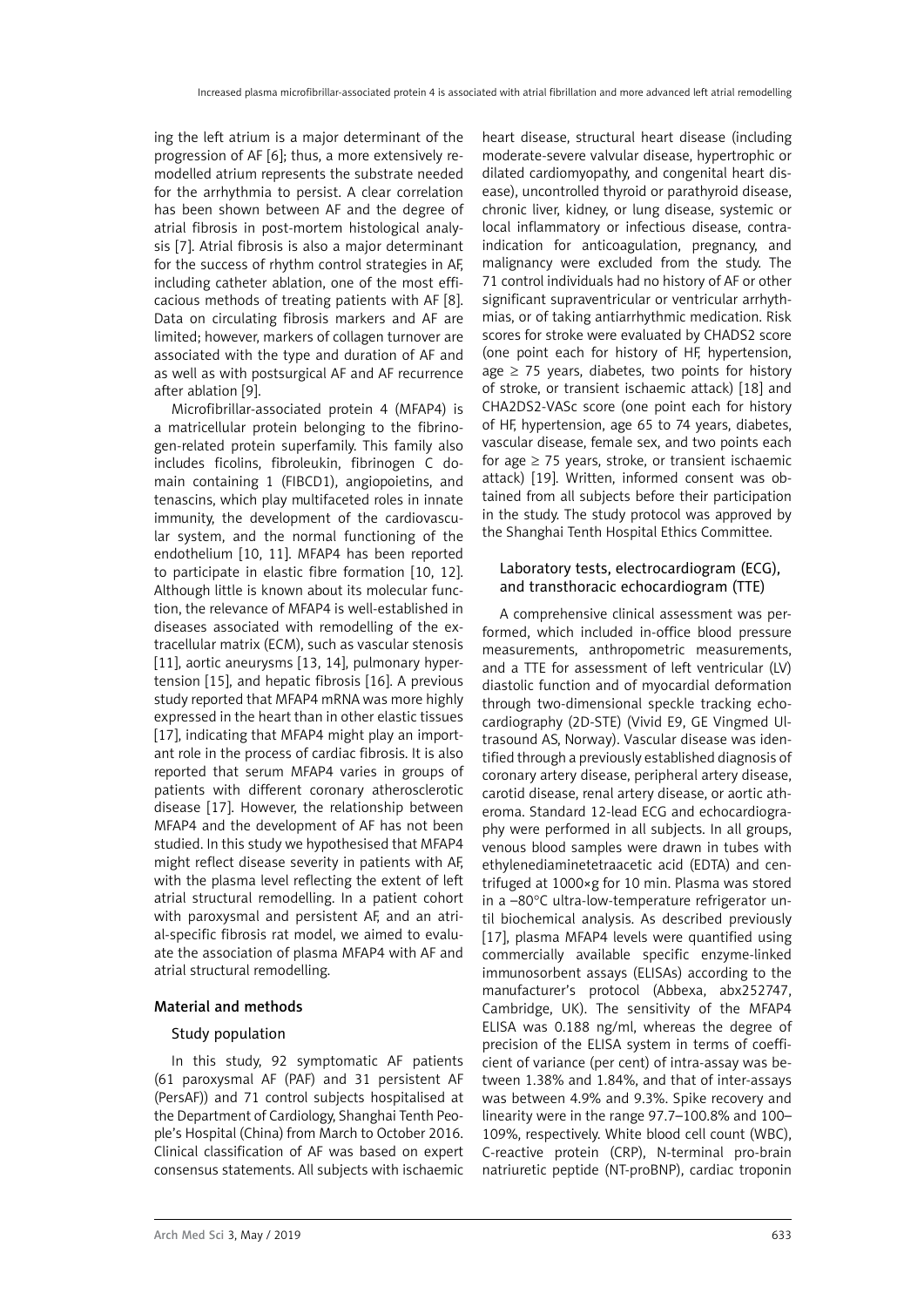(C-TNI), plasma levels of glucose, haemoglobin  $A_{1c}$  $(HbA<sub>1</sub>)$  and lipid profiles, including total cholesterol (TC), triglycerides (TG), low-density lipoprotein cholesterol (LDL-C), and high-density lipoprotein cholesterol (HDL-C), were measured by colorimetric enzymatic assay systems (Roche MODULAR P-800, Switzerland).

# Atrial fibrosis rat animal model, western blots, and histological analysis

Our group reported that the Myl4 E11K mutation had previously induced atrial-specific fibrosis in a rat model [20] (accepted and soon to be published). Rat left atrial samples for protein analysis were fresh frozen in liquid nitrogen, weighed on an electronic balance, and stored in liquid nitrogen until transfer into a –80°C freezer; all samples were stored at –80°C before use. Rat samples for histological analysis were fixed in formaldehyde at room temperature and embedded in paraffin blocks. For western blots, samples of the atria were lysed in complete radioimmunoprecipitation assay (RIPA) buffer (10 mM Tris-HCl pH 7.4, 150 mM NaCl, 1% NP40, 0.1% sodium dodecyl sulphate (SDS), 1 mM phenylmethylsulfonyl fluoride (PMSF), 1× PhosStop and 1× protease inhibitor cocktail (Roche)) and homogenised by a Sonic Dismebrator 100 (Fisher Scientific). The protein concentration of tissue homogenates was measured using Bio-Rad Protein Assay, and equal amounts of soluble protein were separated on 12% polyacrylamide gels, transferred onto nitrocellulose membrane, and followed by routine western blot analysis. Primary antibodies were purchased from Santa Cruz (Vinculin sc-73614, MFAP4 sc-398438, Santa Cruz, CA, USA). Horseradish peroxidase (HRP)-conjugated secondary antibodies were purchased from BioRad Laboratories. For histological staining, sections of 5 μm thickness were sliced. Left atrial fibrosis was obtained using a Modified Masson's Trichrome Stain Kit from Scy Tek Laboratories. For relative left atria fibrosis, 6 to 10 fields/ samples, and 4 to 5 samples/group were averaged.

#### Statistical analysis

Statistical analyses were performed using Statistical Package for Social Sciences (SPSS) for Windows 10. Numerical variables with a normal distribution were presented as the mean ±SE, numerical variables with a skewed distribution as the median, and categorical variables as percentages. For numerical variables, an independent sample *t-*test and the Mann-Whitney *U* test were used for intergroup comparisons. The  $\gamma^2$  test and Fisher's exact tests were used for comparisons of categorical variables. The association between variables was evaluated with the Pearson rank correlation.

Subsequently, analysis was undertaken through multivariate logistic regression to assess a set of independent variable predictors of left atrial size. A two-tailed *p* < 0.05 was considered statistically significant for all analyses.

# Results

### Characteristics of subjects

The mean age of the study population was 62.6 ±8.2 years, and 78 (48%) participants were male. Other demographic and clinical data are presented in Table I. Consistent with the atrial remodelling intrinsic to a history of AF, there were significant differences between the control and PAF groups in LA diameter (LAD). Typical of this group, the PersAF group had a significantly higher CHA2DS2-VASc score (older age, higher prevalence of hypertension, and worse liver and kidney function;  $p < 0.05$  for all comparisons), evidence of poorer LV systolic function, and more advanced LA structural remodelling, as well as more anti-arrhythmic drug usage (Table I).

#### Plasma MFAP4 levels increased in AF patients and predicted AF occurrence

The median plasma MFAP4 levels were 1.88 ±0.65 ng/ml, with an interquartile range of 1.44– 2.24 ng/ml. There were significant differences based on clinical group in MFAP4 levels, with a gradient from control (1.71 ±0.53 ng/ml) to PAF (1.98 ±0.53 ng/ml) to PersAF (2.09 ±0.76 ng/ml) (Figure 1). MFAP4 levels were highest in the PersAF group (PersAF vs. control *p* = 0.006 and PersAF vs. PAF  $p = 0.032$ ) (Figure 1). To assess the potential ability of MFAP4 in the prediction for AF occurrence, we performed multivariate analyses, and the results showed that a high plasma MFAP4 concentration was an independent determinant of AF (odds ratio  $(OR) = 4.259, 95\%$  confidence interval (CI): 1.092, 16.608) in the total population (Table II). The results suggest that plasma MFAP4 has potential value in the prediction of AF occurrence.

#### Relationship of plasma MFAP4 to the left atrial size

Using Pearson correlation analysis (Table III), plasma MFAP4 levels were correlated with increasing age, CRP, NT-proBNP and LAD, a history of hypertension or AF, and a higher CHA2DS2- VASc score. By univariate regression (Table IV), increased plasma MFAP4 was also associated with increasing age, TG, CRP, and LAD.

Of note, plasma MFAP4 levels were positively associated with LA structural remodelling manifested by elevated LA size. Moreover, multiple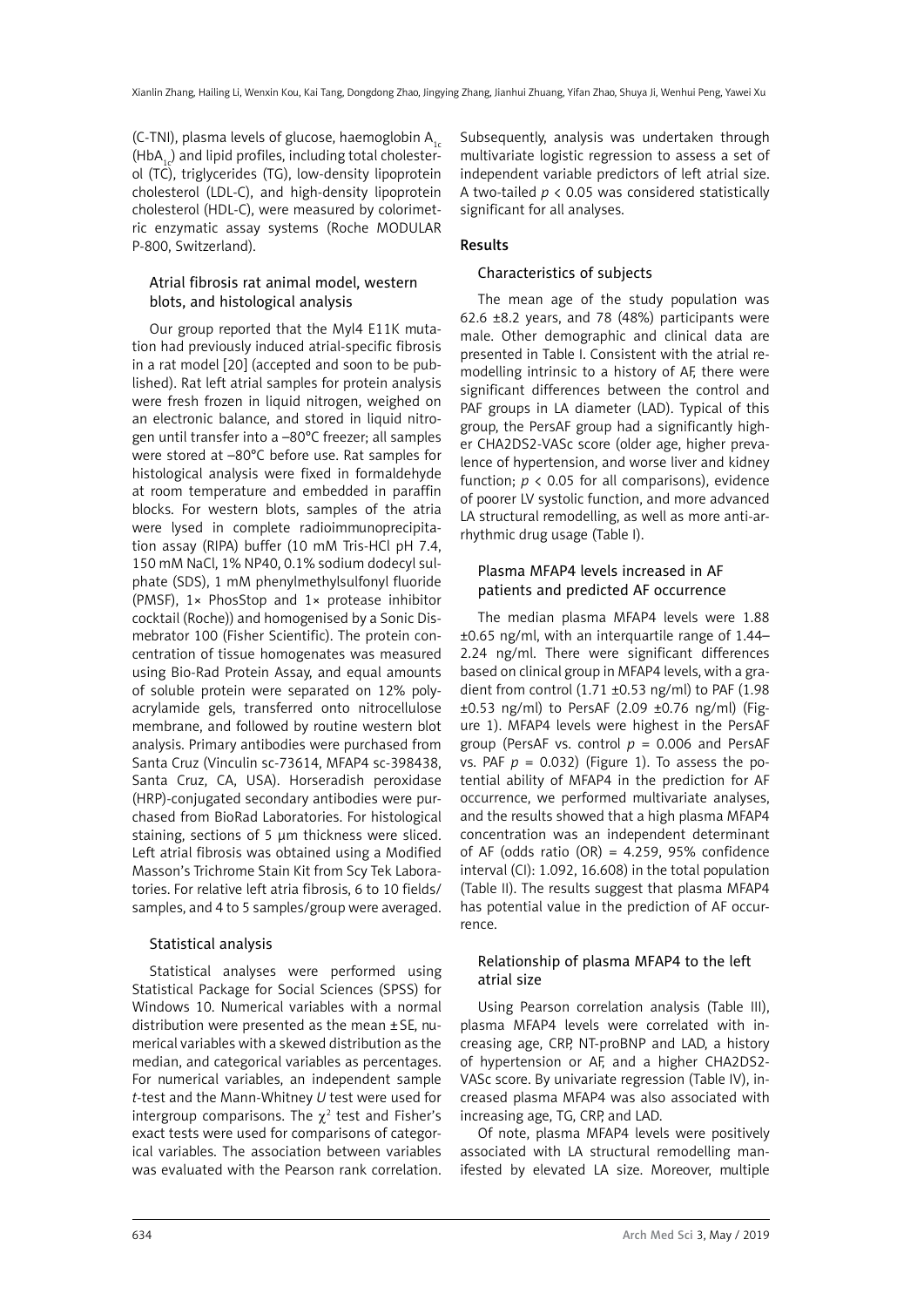| Clinical characteristics<br>(Total $n = 163$ ) | Control<br>$(n = 71)$ | Paroxysmal AF<br>$(n = 61)$ | P-value | Persistent AF<br>$(n = 31)$                 | P-value           |
|------------------------------------------------|-----------------------|-----------------------------|---------|---------------------------------------------|-------------------|
| Male, $n$ (%)                                  | 28 (39.4)             | 35 (57.4)                   | 0.040   | 15 (48.4)                                   | 0.120             |
| Age [years]                                    | $62.24 \pm 0.88$      | $62.41 \pm 1.34$            | 0.909   | $64.00 \pm 1.21$                            | 0.614             |
| SBP [mm Hg]                                    | $128 + 2$             | $128 + 2$                   | 0.835   | $126 \pm 3$                                 | 0.882             |
| DBP [mm Hg]                                    | $75 + 1$              | $77 \pm 1$                  | 0.229   | $73 + 2$                                    | 0.202             |
| HR [bpm]                                       | $79 + 1$              | $79 + 2$                    | 0.958   | $86 \pm 2$                                  | 0.023             |
| BMI [ $kg/m2$ ]                                | 23.43 ±0.34           | 24.95 ±0.49                 | 0.023   | $23.98 \pm 1.16$                            | 0.074             |
| Smoker, n (%)                                  | 17 (23.9)             | 25(40.9)                    | 0.036   | 8(25.8)                                     | 0.086             |
| Hypertension, $n$ (%)                          | 1(1.4)                | 9(14.8)                     | 0.004   | 9(29.0)                                     | < 0.001           |
| Diabetes mellitus, $n$ (%)                     | 1(1.4)                | 2(3.3)                      | 0.472   | 0(0)                                        | 0.508             |
| Hyperlipidaemia, n (%)                         | 2(2.8)                | 3(4.9)                      | 0.528   | 0(0)                                        | 0.428             |
| Statin therapy, n (%)                          | 2(2.8)                | 10(16.4)                    | 0.007   | 8(25.8)                                     | 0.081             |
| Amiodarone therapy, n (%)                      | 0(0)                  | 11(18.0)                    | < 0.001 | 0(0)                                        | < 0.001           |
| Propafenone therapy, $n$ (%)                   | 0(0)                  | 11 (18.0)                   | < 0.001 | 0(0)                                        | < 0.001           |
| $\beta$ -Blocker therapy, n (%)                | 0(0)                  | 21(34.4)                    | < 0.001 | 13 (41.9)                                   | < 0.001           |
| PR [ms]                                        | $160.92 \pm 2.60$     | 164.70 ±4.98                | 0.461   |                                             | $\qquad \qquad -$ |
| $QT$ [ms]                                      | 399.08 ±3.80          | 399.08 ±6.75                | 1.000   | 371.16 ±5.91                                | 0.004             |
| $QT-C$ [ms]                                    | 420.10 ±6.73          | 432.00 ±3.96                | 0.118   | 436.10 ±4.57                                | 0.143             |
| CRP [mg/l]                                     | 3.3(3.3, 3.3)         | 3.3(3.3, 3.3)               | 0.160   | 3.3(3.3, 3.3)                               | 0.306             |
| WBC $[x 10^9/l]$                               | $5.62 \pm 0.18$       | $6.14 \pm 0.22$             | 0.055   | $5.60 \pm 0.19$                             | 0.111             |
| PLT $\left[x\ 10^9/l\right]$                   | $218.13 \pm 7.17$     | 201.30 ±8.02                | 0.116   | 187.50 ±10.73                               | 0.055             |
| Glucose [mmol/l]                               | $4.99 \pm 0.07$       | $5.00 \pm 0.11$             | 0.966   | $5.40 \pm 0.23$                             | 0.071             |
| TC [mmol/l]                                    | $4.82 + 0.19$         | $4.39 \pm 0.11$             | 0.051   | $4.19 \pm 0.15$                             | 0.038             |
| TG [mmol/l]                                    | 1.41 ±0.09            | $1.56 \; {\pm} 0.16$        | 0.374   | $1.31 + 0.09$                               | 0.480             |
| LDL-C [mmol/l]                                 | $2.86 \pm 0.09$       | $2.65 \pm 0.08$             | 0.108   | $2.58 \pm 0.13$                             | 0.132             |
| ALT [U/l]                                      | 14.98 ±0.69           | 20.17 ±1.91                 | 0.021   | $23.14 \pm 3.35$                            | 0.007             |
| AST [U/l]                                      | 18.94 ± 0.63          | $22.02 \pm 1.97$            | 0.148   | $26.12 \pm 2.79$                            | 0.024             |
| BUN [mmol/l]                                   | $5.38 \pm 0.15$       | $5.87 \pm 0.18$             | 0.039   | $5.99 \pm 0.25$                             | 0.045             |
| $Cr$ [µmol/l]                                  | $65.97 \pm 1.52$      | 73.49 ±2.35                 | 0.005   | 68.29 ±2.41                                 | 0.019             |
| UA [µmol/l]                                    | 352.60 ±58.73         | 334.56 ±12.49               | 0.756   | 373.59 ±17.33                               | 0.144             |
| NT-proBNP [pg/ml]                              | 54.1 (32.5, 89.9)     | 205.4 (66.9, 582.5)         |         | $(0.001 \ 800.2 \ (464.5, 1212.0) \ (0.001$ |                   |
| C-TNI [ng/ml]                                  | 0.005 (0.004, 0.007)  | $0.007$ $(0.004, 0.011)$    | 0.038   | 0.008(0.006, 0.013)                         | 0.003             |
| FT3 [pmol/l]                                   | 4.48 (4.22, 4.78)     | 4.73 (4.07, 5.03)           | 0.186   | 4.81 (4.49, 5.16)                           | 0.098             |
| FT4 [pmol/l]                                   | 13.76 (12.54, 15.11)  | 15.29 (14.05, 17.06)        | 0.444   | 14.93 (13.39, 16.43)                        | 0.336             |
| TSH [mIU/l]                                    | 1.91(1.44, 3.44)      | 2.11 (1.41, 3.02)           | 0.721   | 2.11 (1.40, 4.50)                           | 0.650             |
| CHADS2                                         | 0.00(0.00, 0.00)      | $0.00$ $(0.00, 0.00)$       | < 0.001 | 1.00(0.00, 2.00)                            | < 0.001           |
| CHA2DS2-VASc                                   | 1.00(1.00, 1.00)      | 1.10 (0.00, 1.00)           | 0.406   | 2.00(1.00, 3.00)                            | 0.003             |
| MFAP4 [ng/ml]                                  | $1.71 \pm 0.06$       | $1.97 + 0.09$               | 0.021   | $2.09 \pm 0.14$                             | 0.009             |
| LAD [mm]                                       | 35.74 ±0.57           | 40.46 ±0.77                 | < 0.001 | $47.20 \pm 1.11$                            | < 0.001           |
| LVDd [mm]                                      | 43.79 ±0.53           | 45.07 ±0.75                 | 0.155   | 47.03 ±0.91                                 | 0.014             |
| LVEF (%)                                       | 66.00 ±0.59           | $63.63 \pm 0.83$            | 0.022   | $60.59 \pm 1.20$                            | < 0.001           |

Table I. Baseline characteristics of the study population

*SBP – systolic blood pressure, DBP – diastolic blood pressure, HR – heart rate, BMI – body mass index, TC – total cholesterol, TG – triglyceride, LDL-C – low-density lipoprotein cholesterol, CRP – C-reactive protein, WBC – white blood cell count, PLT – platelet, ALT – alanine aminotransferase, AST – aspartate aminotransferase, BUN – blood urea nitrogen, Cr – serum creatinine concentrations, UA – uric acid, NT-proBNP – N-terminal pro-brain natriuretic peptide, C-TNI – cardiac troponin, FT3 – free triiodothyronine, FT4 – free thyroxine, TSH – thyroid stimulating hormone, MFAP4 – microfibrillar-associated protein 4, LAD – left atrial diameter, LVDd – left ventricular end-diastolic dimension, LVEF – left ventricular ejection fraction. Data are presented as median (interquartile range) or mean value ± SE. The p-value in column 4 refers to the comparison between the control and paroxysmal AF groups. The p-value in column 6 refers to the overall comparison between the control, paroxysmal, and persistent AF groups.*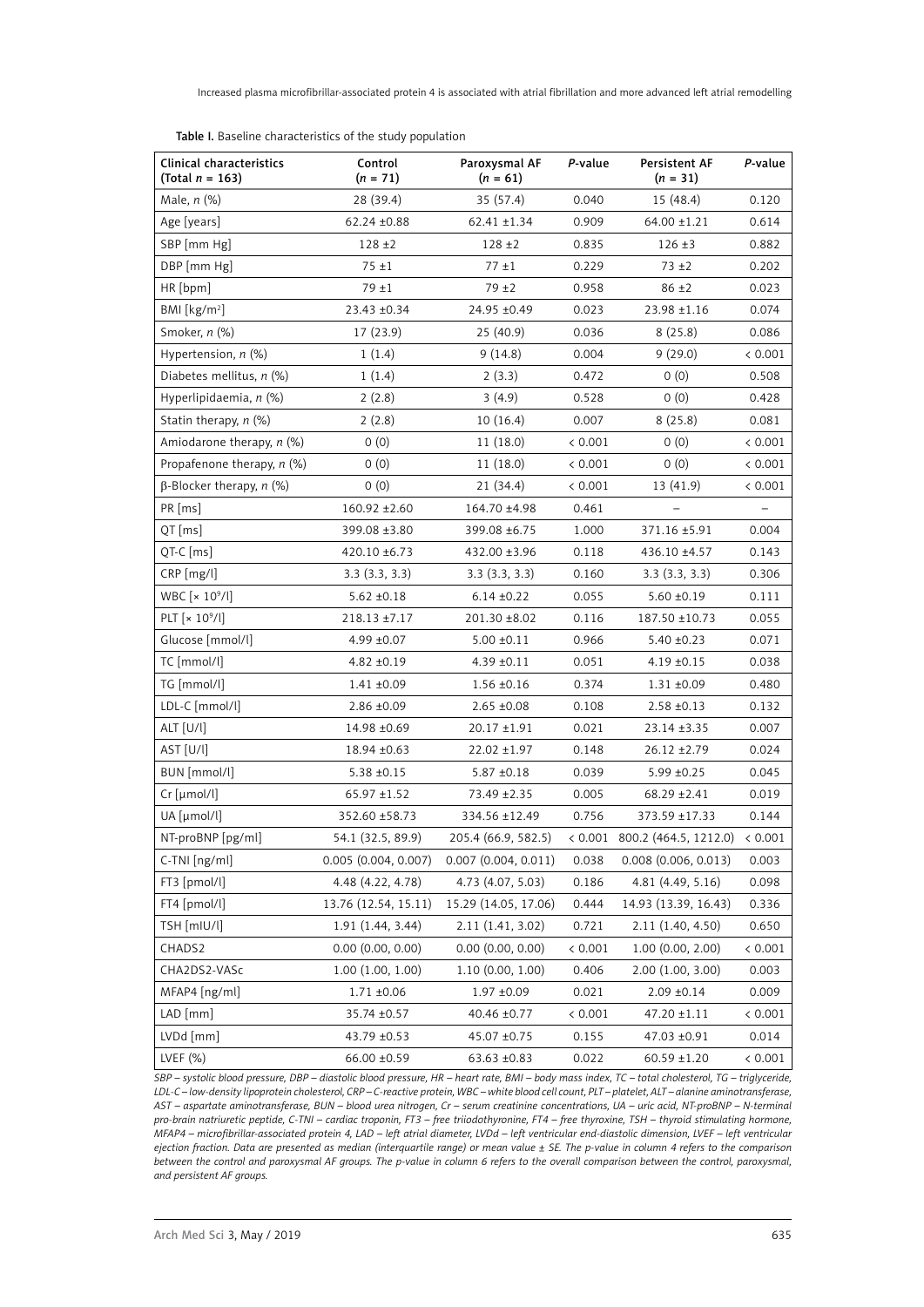

Figure 1. Plasma MFAP4 levels in different groups. A – Plasma MFAP4 levels were higher in AF patients compared with control (Ctr) individuals. B – There were significant differences based on clinical group in MFAP4 levels, with a gradient from control to PAF and thence PersAF. MFAP4 levels were highest in the PersAF group

| Table II. Logistic regression analysis with the pres- |  |  |  |
|-------------------------------------------------------|--|--|--|
| ence of AF                                            |  |  |  |

| Variable | OR    | P-value | 95% CI          |
|----------|-------|---------|-----------------|
| Age      | 1.135 | 0.006   | (1.038, 1.241)  |
| MFAP4    | 4.259 | 0.037   | (1.092, 16.608) |
| PLT      | 1.014 | 0.016   | (1.003, 1.026)  |
| LDL-C    | 1.226 | 0.629   | (0.536, 2.803)  |
| FT3      | 1.735 | 0.386   | (0.499, 6.032)  |
| FT4      | 1.928 | & 0.001 | (1.362, 2.728)  |
| LAD      | 1.391 | & 0.001 | (1.201, 1.610)  |

regression analyses revealed that for AF patients, MFAP4, along with body mass index (BMI) and NT-proBNP, effectively predicted LAD after adjustment for age and hypertension  $(R^2 = 0.543)$ , *p* < 0.001) (Table V).

### MFAP4 was increased in fibrosis rat atrium and associated with the fibrosis severity: data from atrial fibrosis rat model

Clinical data indicate that plasma MFAP4 is positively associated with LA structural remodelling. We confirmed this in a previously constructed atrial-specific fibrosis rat model [20]. Data showed that plasma MFAP4 levels also increased in atrial fibrosis rats compared with wild-type rats, and

*The same as in Table I; only numeric variables were listed in the table. Adjusted confounders: gender, hypertension, diabetes mellitus, hyperlipidaemia, statin therapy; CI – confidence interval.*

Table III. Pearson correlation analysis of MFAP4 and clinical parameters

| Parameter    | MFAP4 in total $(n = 163)$ |         | MFAP4 in AF $(n = 92)$ |         | MFAP4 in control $(n = 71)$ |         |
|--------------|----------------------------|---------|------------------------|---------|-----------------------------|---------|
|              | r                          | P-value | r                      | P-value | r                           | P-value |
| AF           | 0.229                      | 0.003   |                        |         |                             |         |
| CHADS2       | 0.151                      | 0.055   | 0.097                  | 0.358   | $-0.095$                    | 0.430   |
| CHA2DS2-VASc | 0.265                      | 0.001   | 0.276                  | 0.008   | 0.102                       | 0.396   |
| NT-proBNP    | 0.294                      | < 0.001 | 0.256                  | 0.017   | 0.208                       | 0.091   |
| LAD          | 0.253                      | 0.001   | 0.243                  | 0.021   | 0.002                       | 0.985   |
| Age          | 0.273                      | < 0.001 | 0.336                  | 0.001   | 0.174                       | 0.146   |
| <b>HBP</b>   | 0.174                      | 0.026   | 0.163                  | 0.120   | $-0.105$                    | 0.382   |
| CRP          | 0.162                      | 0.052   | 0.225                  | 0.036   | $-0.143$                    | 0.292   |
| <b>AST</b>   | 0.138                      | 0.081   | 0.073                  | 0.489   | 0.280                       | 0.020   |
| TG           | 0.027                      | 0.741   | $-0.079$               | 0.464   | 0.246                       | 0.042   |

*Abbreviations: The same as in Table I.*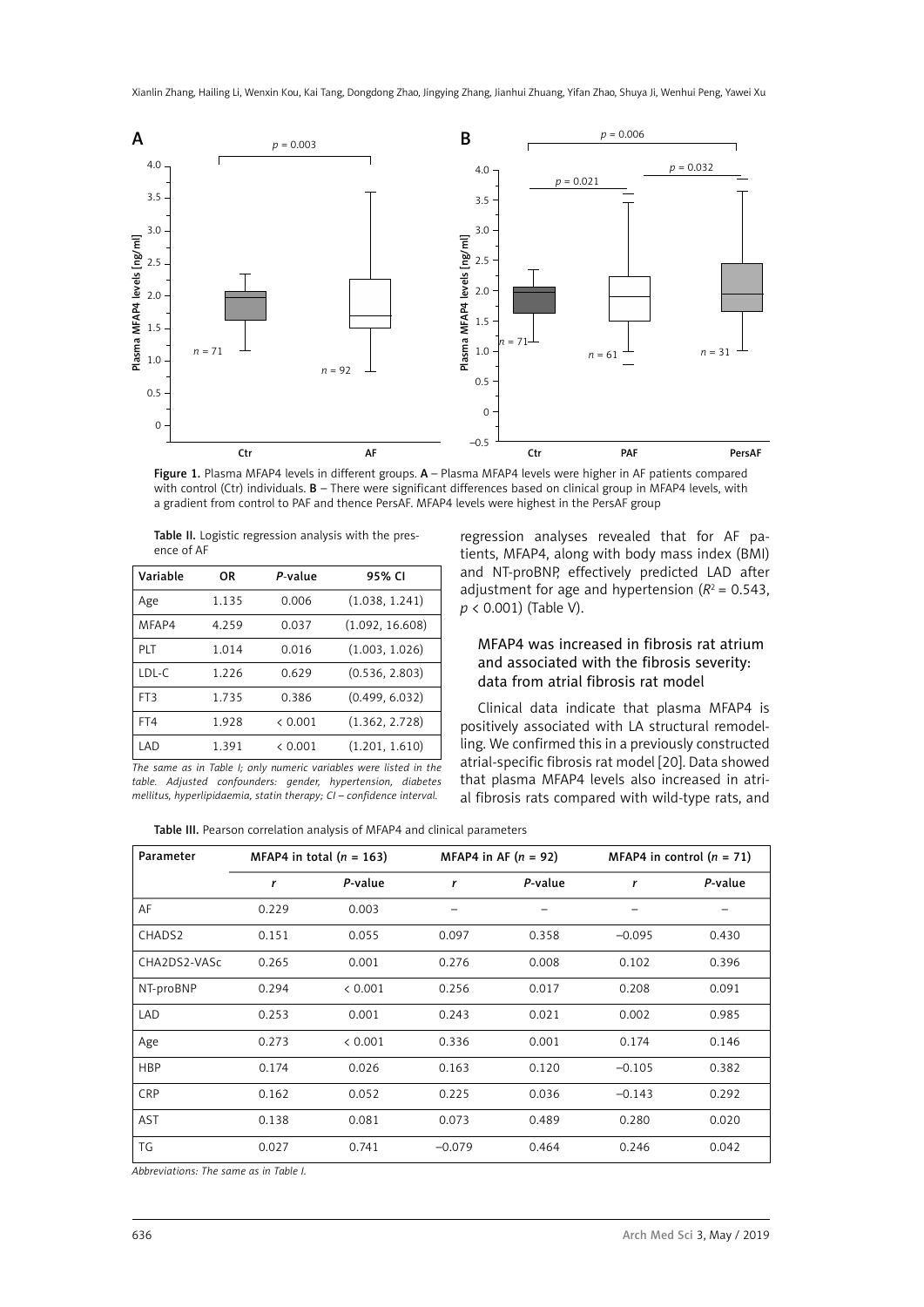positively correlated with the atrial fibrosis severity (Figure 2). We also detected the MFAP4 protein levels in those fibrotic atria. Furthermore, data showed that MFAP4 protein was also increased in atrial fibrosis rats compared with wild-type rats (Figure 2).

# Discussion

The key finding of this study was that plasma MFAP4 levels increased in patients with AF and were highest in those with PersAF. Pearson correlation analysis indicated that plasma MFAP4 levels were correlated with factors associated with PersAF, including older age, hypertension, heart failure (measured by NT-proBNP), higher CHA2DS2-VASc score, and left atrial size. Furthermore, multiple regression analyses revealed that increased plasma MFAP4 levels were directly associated with more advanced atrial structural remodelling, demonstrated through echocardiography LA size. Moreover, using an atrial-specific fibrosis rat model, we confirmed the correlation of MFAP4 with atrial remodelling.

The pathophysiology of AF is complex, involving the role of inflammation and structural remodelling with apoptosis and fibrosis [21, 22]. Biomarkers in human AF have been extensively studied in order to identify biomarkers that are useful for predicting the extent of atrial structural remodelling and the response to therapeutic interventions. Markers of a pro-thrombotic state, including platelet activation, enhanced thrombin generation, and endothelial dysfunction, have been associated with the duration and burden of AF [23, 24]. In addition to plasma biomarkers, imaging-based markers, such as cardiac magnetic resonance imaging, have been used to identify atrial myocardial fibrosis. Such techniques have demonstrated that the extent of structural remodelling at the time of AF ablation strongly predicts the likelihood of both maintaining sinus rhythm and significant reverse remodelling post-ablation [25]. These data highlight the importance of identifying a circulating biomarker with which to accurately identify the extent of atrial structural remodelling. To our knowledge, there are no previous reports relating plasma MFAP4 levels either to the extent of structural remodelling or to clinical outcomes in patients with AF.

The production of atrial fibrosis disrupts muscle-bundle continuity and causes AF-promoting conduction abnormalities [26]. Rapidly firing atrial cardiomyocytes produce substances that activate fibroblasts, providing a link between PAF episodes and fibrosis development [27]. MFAP4, produced by activated myofibroblasts, is a ubiquitous protein playing a potential role in ECM turnover. The MFAP4 protein is a disulphide-linked dimer that

|  |  | Table IV. Univariate linear regression analysis |  |
|--|--|-------------------------------------------------|--|
|  |  | of plasma MFAP4 levels with clinical variables  |  |

| Variable                                    | $\beta$ Coefficient | t        | P-value |
|---------------------------------------------|---------------------|----------|---------|
| Clinical group<br>(control, PAF,<br>PersAF) | $-0.055$            | $-0.479$ | 0.633   |
| Age                                         | 0.348               | 3.153    | 0.002   |
| Female gender                               | 0.025               | 0.161    | 0.873   |
| Hypertension                                | $-0.122$            | $-1.154$ | 0.252   |
| <b>Diabetes</b>                             | $-0.211$            | $-1.749$ | 0.085   |
| Smoking                                     | $-0.139$            | $-0.919$ | 0.361   |
| <b>BMI</b>                                  | $-0.110$            | $-0.901$ | 0.371   |
| TC.                                         | $-0.822$            | $-1.157$ | 0.251   |
| TG                                          | 0.475               | 2.110    | 0.038   |
| <b>HDL</b>                                  | 0.447               | 1.790    | 0.078   |
| LDL                                         | 0.688               | 1.115    | 0.269   |
| ALT                                         | 0.067               | 0.586    | 0.560   |
| Glucose                                     | 0.060               | 0.506    | 0.614   |
| CRP                                         | 0.295               | 2.696    | 0.009   |
| NT-proBNP                                   | $-0.099$            | $-0.645$ | 0.521   |
| LAD                                         | 0.293               | 1.806    | 0.045   |

*Abbreviations: The same as in Table I; CI – confidence interval.*

Table V. Standard multiple regression analysis of LAD in AF patients

| Independent<br>variables | <b>B</b> Coefficient                        | 95% CI                       | P-value  |
|--------------------------|---------------------------------------------|------------------------------|----------|
|                          | LAD $(R^2 = 0.543, F = 9.758, p < 0.001)$ : |                              |          |
| MFAP4                    | 0.266                                       | (0.235, 5.034)               | 0.032    |
| BMI                      | 0.303                                       | (0.167, 0.975)               | 0.007    |
| NT-proBNP                | 0.563                                       | (0.004, 0.010)               | < 0.001  |
| .                        |                                             | $\sim$ $\sim$<br>_ _ _ _ _ _ | $\cdots$ |

*Abbreviations: The same as in Table I; CI – confidence interval.*

forms higher oligomeric structures and its involvement has been suggested in elastic fibre formation [28]. A previous study reported that MFAP4 mRNA was more highly expressed in the heart than in other elastic tissues [17]. Our data also showed that MFAP4 protein highly expressed in the atrium and increased in fibrotic left atria, which indicated that MFAP4 might play an important role in the process of atrial fibrosis. In this study, with the use of a patient cohort with PAF and PersAF, we found that plasma MFAP4 levels were increased in AF, especially in PersAF patients. Multiple regression analyses also revealed that plasma MFAP4 levels were directly associated with the extent of LA size. This means that plasma MFAP4 may be a good biomarker to identify atrial myocardial remodelling. To confirm the link of MFAP4 to atrial struc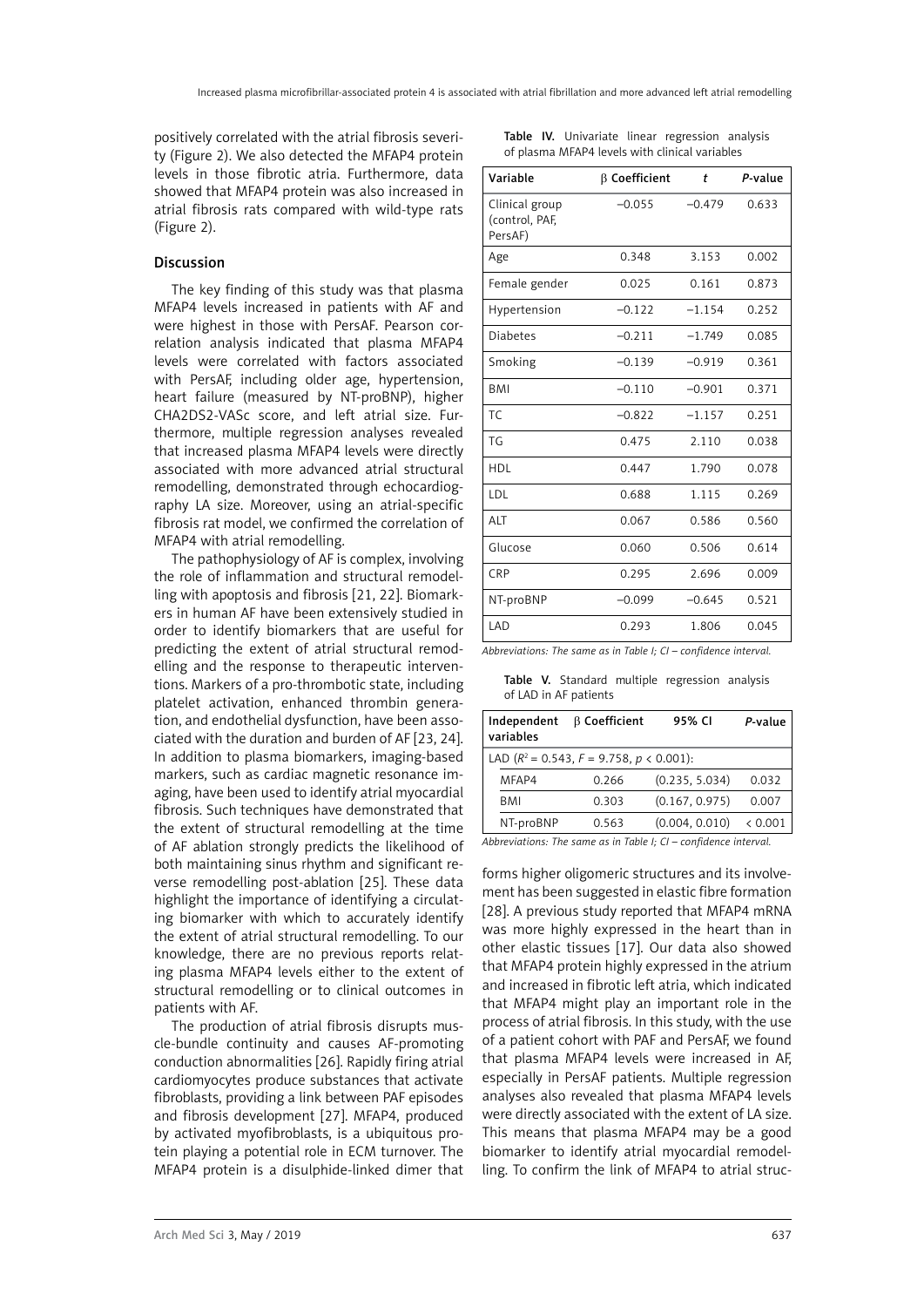Xianlin Zhang, Hailing Li, Wenxin Kou, Kai Tang, Dongdong Zhao, Jingying Zhang, Jianhui Zhuang, Yifan Zhao, Shuya Ji, Wenhui Peng, Yawei Xu



Figure 2. MFAP4 is increased in fibrosis rat atrium and associated with the fibrosis severity. A, C - Left atrial fibrosis was obtained using Modified Masson's Trichrome Stain. For relative left atria fibrosis, 6–10 fields/samples, and 4–5 samples/group were averaged. B, D – Western blots and mean data for MFAP4 protein expression in atria from WT and atrial fibrosis rats. E, F – Plasma MFAP4 levels also increased in atrial fibrosis rats and positively correlated with the atrial fibrosis severity. Data are mean ± SEM. Protein from 4 independent rat atrial samples was subjected to immunoblot for each groups. \**p* < 0.05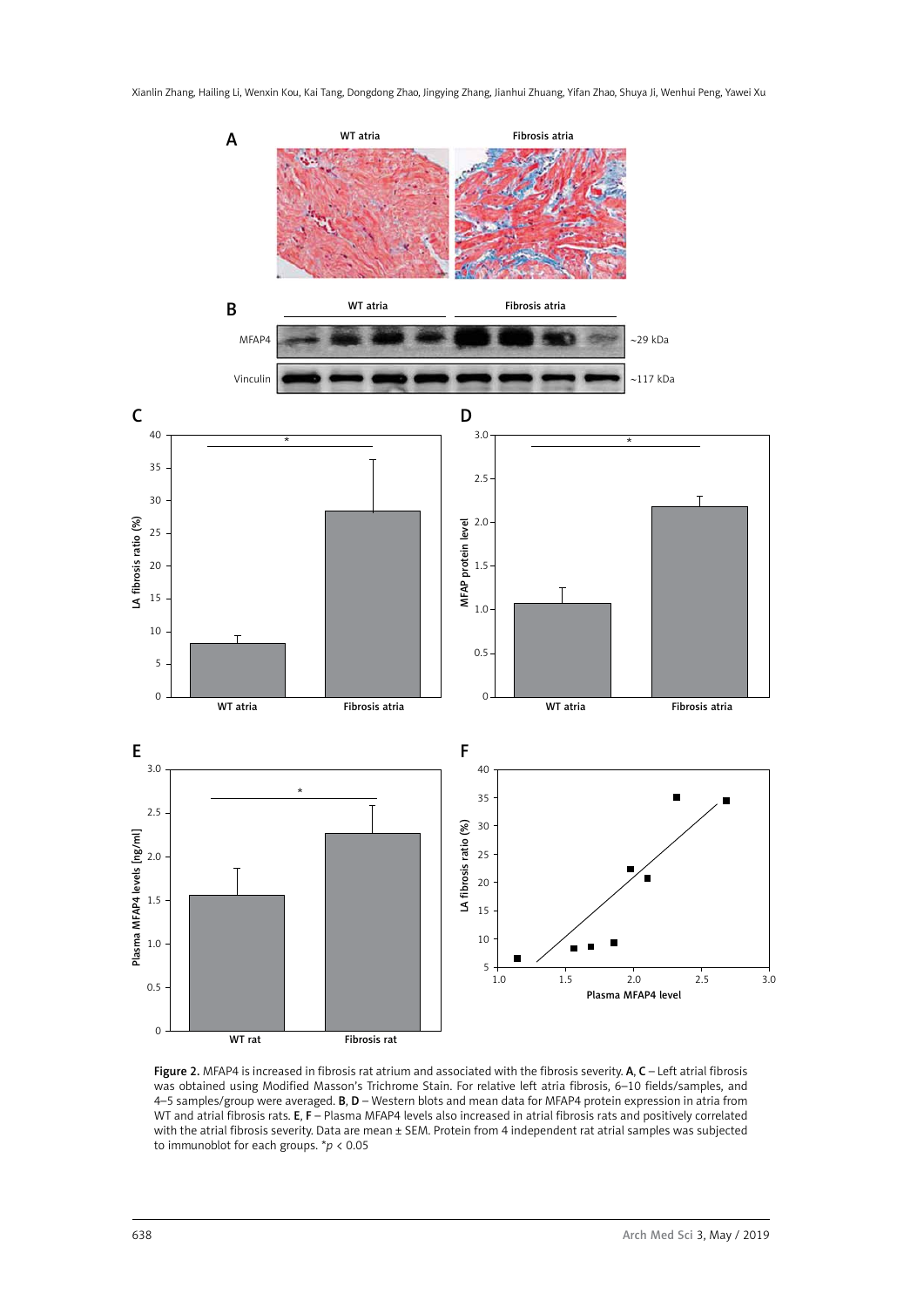tural remodelling, we further used an atrial-specific rat model. It also showed that plasma MFAP4 was increased in atrial fibrosis rats and was positively correlated with the atrial fibrosis severity. The atrial remodelling level was associated with successful radiofrequency catheter ablation in patients with PersAF. With plasma MFAP4 levels increasing with more advanced remodelling and a PersAF phenotype, it might be expected that patients with AF but low plasma MFAP4 levels may benefit mostly from catheter ablation.

The MFAP4 gene consists of a signal peptide, a short N-terminal region comprising an Arg-Gly-Asp sequence followed by the C-terminus. The Arg-Gly-Asp sequence is the ligand motif for cell surface integrins and is associated with cell adhesive activity [29]. On the other hand, MFAP4 has considerable sequence homology with the 36-kDa bovine microfibril-associated glycoprotein (MAGP-36), which was first discovered in porcine aorta and has since been detected in a wide variety of elastic tissues [30]. Both MFAP4 and MAGP-36 bind to elastin and collagen fibres [28]. Elastic fibres and collagen fibres are components of the ECM that ensure its structural integrity by maintaining the elasticity in the arterial wall, lungs, skin, and other dynamic connective tissues [31]. However, the mechanism by which MFAP4 participates in ECM turnover is still not fully understood. Although we found the MFAP4 protein was highly expressed in the atrium, a study has reported that in the myocardium, MFAP4 was intensely detected in elastic fibres located within blood vessels and the surrounding connective tissue, and no staining was seen in cardiomyocytes [17]. This suggested that MFAP4 exerted its function through the cardiac interstitial cells rather than cardiomyocytes. Further studies should be directed at investigating the mechanism of MFAP4 in atrial fibrosis and establishing a potential therapeutic role for MFAP4 in ameliorating atrial remodelling.

This study has several limitations that could not be eliminated. First of all, the sample size was small, and larger cohorts of patients with AF and control individuals are needed to extensively evaluate MFAP4 as a potential biomarker. Secondly, this is a cohort but not cross-sectional study, which would introduce biases to data analysis and prevent us from establishing a cause-effect relationship of MFAP4 with AF. Nevertheless, using an atrial-specific fibrosis rat model, we confirmed the correlation of MFAP4 with atrial remodelling.

In conclusion, using a patient cohort with PAF and PersAF, and an atrial-specific fibrosis rat model, we have shown that plasma MFAP4 was increased in patients with AF and highest in those with PersAF. Moreover, both plasma MFAP4 and atrial MFAP4 protein expression were directly associated with the extent of LA structural remodelling.

#### Acknowledgments

This work was supported by the Chinese National Natural Science Foundation (Nos. 81470394, 81370391), Shanghai Sailing Program (No. 15YF1409400) and Fundamental Research Funds for Central Universities (No. 1501219105).

#### Conflict of interest

The authors declare no conflict of interest.

#### References

- 1. Begg GA, Holden AV, Lip GY, Plein S, Tayebjee MH. Assessment of atrial fibrosis for the rhythm control of atrial fibrillation. Int J Cardiol 2016; 220: 155-61.
- 2. Vlachos K, Letsas KP, Korantzopoulos P, et al. Prediction of atrial fibrillation development and progression: current perspectives. World J Cardiol 2016; 26: 267-76.
- 3. O'Neal WT, Qureshi W, Zhang ZM, Soliman EZ. Bidirectional association between atrial fibrillation and congestive heart failure in the elderly. J Cardiovasc Med (Hagerstown) 2016; 17: 181-6.
- 4. Lasek-Bal A, Gasior Z. Cardiovascular diseases in patients 65 years and younger with non-cardiogenic stroke. Arch Med Sci 2016; 12: 556-62.
- 5. Kim MH, Johnston SS, Chu BC, Dalal MR, Schulman KL. Estimation of total incremental health care costs in patients with atrial fibrillation in the United States. Circ Cardiovasc Qual Outcomes 2011; 4: 313-20.
- 6. Allessie M, Ausma J, Schotten U. Electrical, contractile and structural remodeling during atrial fibrillation. Cardiovasc Res 2002; 54: 230-46.
- 7. Smith JG, Newton-Cheh C, Almgren P, et al. Assessment of conventional cardiovascular risk factors and multiple biomarkers for the prediction of incident heart failure and atrial fibrillation. J Am Coll Cardiol 2010; 56: 1712-9.
- 8. Wazni OM, Marrouche NF, Martin DO, et al. Radiofrequency ablation vs antiarrhythmic drugs as first-line treatment of symptomatic atrial fibrillation: a randomized trial. JAMA 2005; 293: 2634-40.
- 9. Oakes RS, Badger TJ, Kholmovski EG, et al. Detection and quantification of left atrial structural remodeling with delayed-enhancement magnetic resonance imaging in patients with atrial fibrillation. Circulation 2009; 119: 1758-67.
- 10. Kasamatsu S, Hachiya A, Fujimura T, et al. Essential role of microfibrillar-associated protein 4 in human cutaneous homeostasis and in its photoprotection. Sci Rep  $2011:1:164$
- 11. Schlosser A, Pilecki B, Hemstra LE, et al. MFAP4 promotes vascular smooth muscle migration, proliferation and accelerates neointima formation. Arterioscler Thromb Vasc Biol 2016; 36: 122-33.
- 12. Pilecki B, Holm AT, Schlosser A, et al. Characterization of microfibrillar-associated protein 4 (MFAP4) as a tropoelastin- and fibrillin-binding protein involved in elastic fiber formation. J Biol Chem 2016; 291: 1103-14.
- 13. Pilop C, Aregger F, Gorman RC, et al. Proteomic analysis in aortic media of patients with Marfan syndrome reveals increased activity of calpain 2 in aortic aneurysms. Circulation 2009; 120: 983-91.